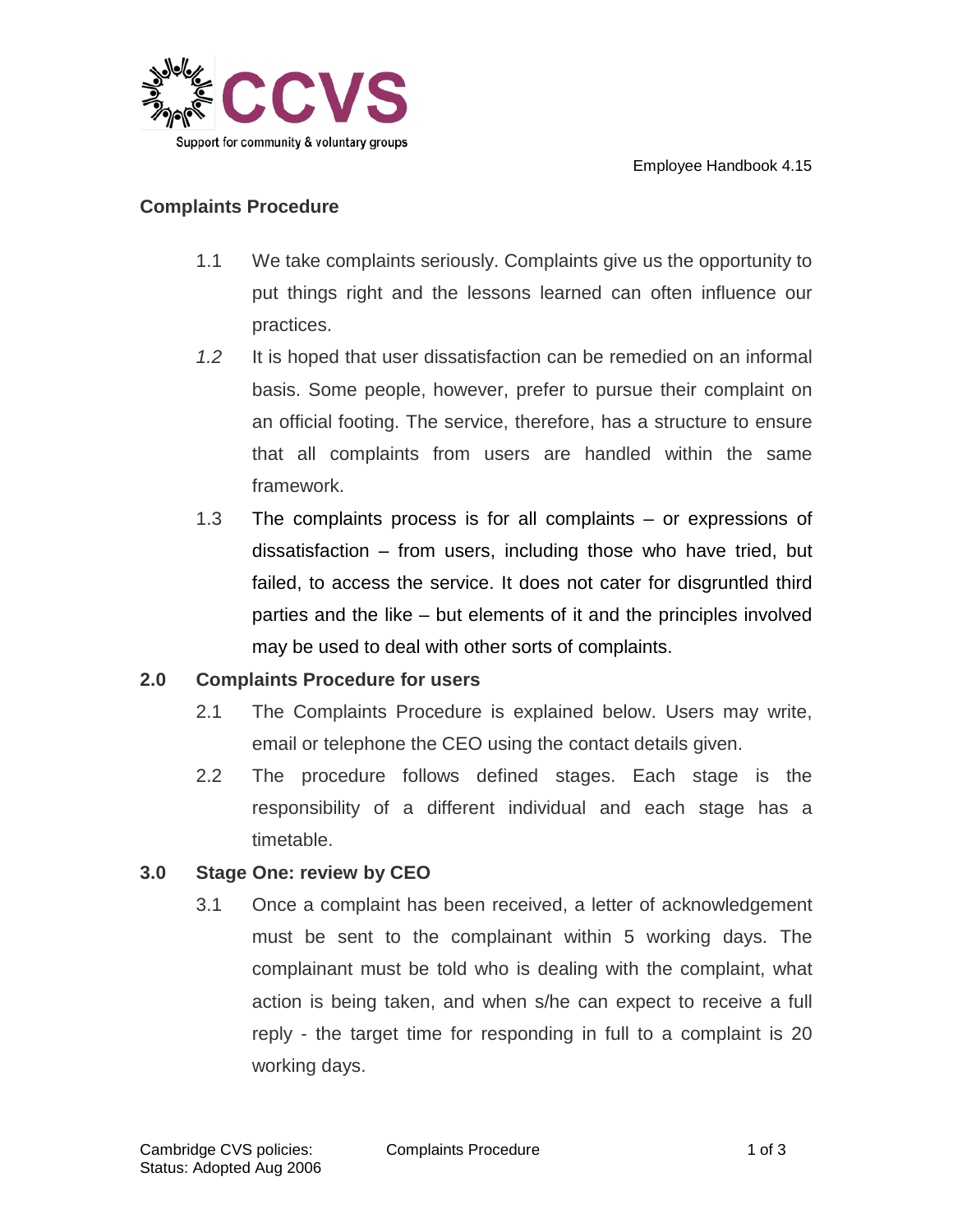- 3.2 The CEO should maintain a separate complaints monitoring file. Everything related to the complaint should be kept apart from the any other file that may relate to the complainant, and all correspondence relating to the complaint should be attached to this separate file. The "complaints file" is strictly private and is not to be shown to the user.
- 3.3 The CEO should undertake the investigation or oversee it if carried out by another member of staff. Where the complaint is against the CEO, the Chair or a designated member of the Trustee Board will need to investigate, in effect jumping straight to Stage Two. This may require an interview with the complainant or a member of staff or volunteer.
- 3.4 Once the investigation is complete, a letter detailing its findings should be sent to the complainant. If the matter is complex and will take longer than originally indicated, write to the complainant explaining the reasons why and including an indication of when a response can be expected.
- 3.5 The full response must contain sufficient information to assure the complainant that their complaint has been taken seriously. If the complaint is upheld, the complainant must be given a full apology for their experience and given details, as far as possible, of what is being done to prevent a recurrence of the situation.
- 3.6 The letter must also inform complainants of their right to ask for a review of the investigation if they are not satisfied with the outcome of Stage One and how to access this second stage.